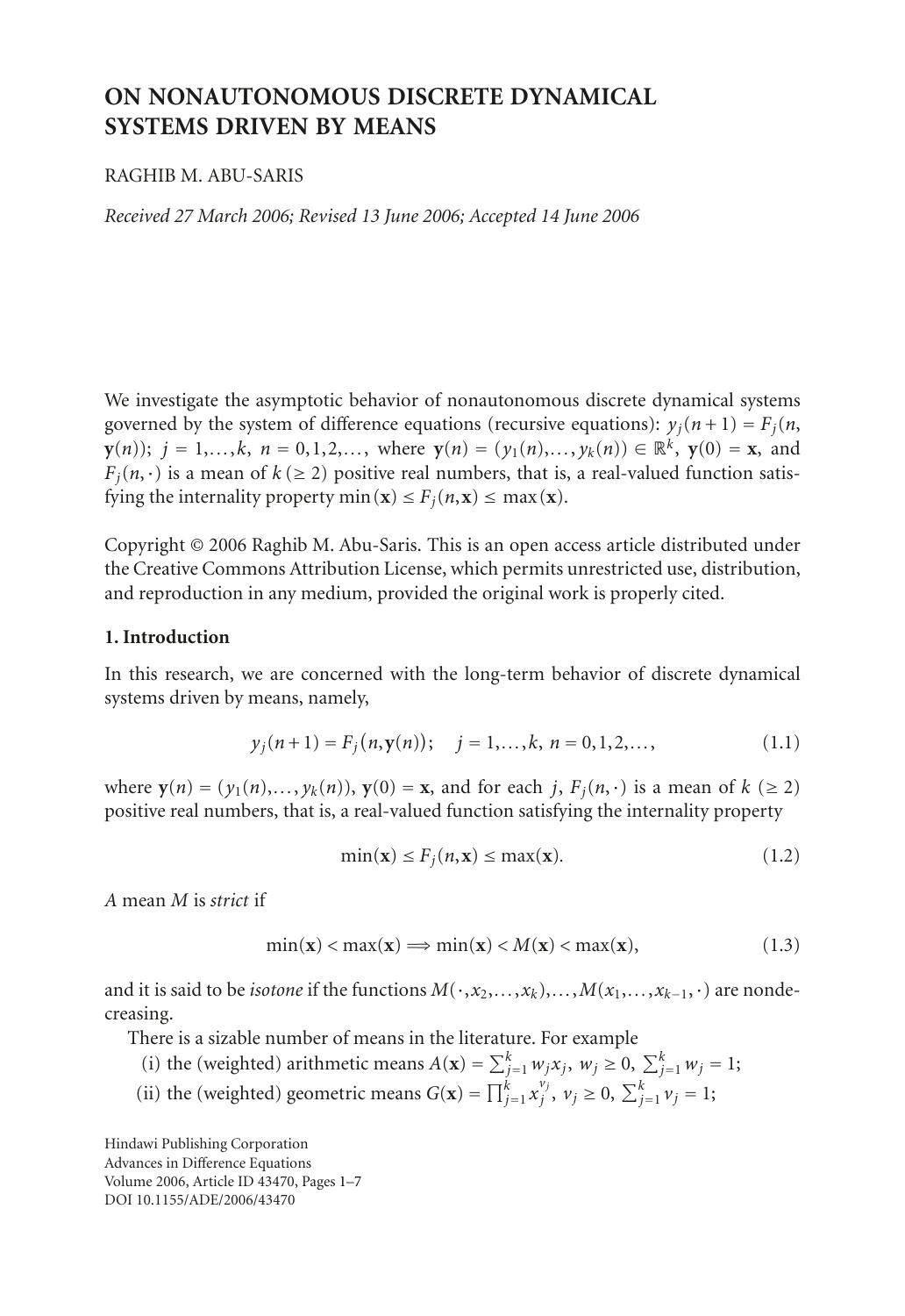### 2 Nonautonomous DDS driven by means

(iii) the Holder means  $H_p(\mathbf{x}) = [\sum_{j=1}^k w_j x_j^p]^{1/p}$ ,  $p > 0$ ,  $w_j \ge 0$ ,  $\sum_{j=1}^k w_j = 1$ ;

(iv) the Lehmer means  $L_p(\mathbf{x}) = \sum_{j=1}^{k} x_j^p / \sum_{j=1}^{k} x_j^{p-1}, p > 1$ ,

and so forth. For more information on means and related results, we refer the reader to [\[2](#page-5-1)[–4\]](#page-6-0) and the references cited therein.

The dynamical system described in [\(1.1\)](#page-0-0) is, also, known in literature as compounding [\[3\]](#page-6-1) or iteration [\[9\]](#page-6-2) of means. Markov chains, which are basically compounding of arithmetic means, illustrate, in a clear way, the importance of such problem in modeling and applications. Also, Gauss arithmetic-geometric mean, one of the jewels of the classical analysis, connects iteration of means to special functions and integrability of difference equations.

Most of the literature related to compounding of means deal with time-invariant (autonomous) dynamical systems. It is our objective in this research to extend these results to time-variant (nonautonomous) dynamical systems driven by means. The presence of time accounts for environmental fluctuations, seasonal change, and so forth [\[5](#page-6-3)]. Our main results are established in [Section 2.](#page-1-0) We present some applications of these results in [Section 3,](#page-3-0) and conclude in [Section 4](#page-5-2) by formulating a conjecture about the limit sets of the dynamical systems under study.

# <span id="page-1-0"></span>**2. Main results**

<span id="page-1-1"></span>In this section, we state and prove our main results. The following lemma is important in its own right, and will play a key role in the sequel.

 $\text{Lemma 2.1. Let } \mathfrak{Y} = \{ \mathbf{y}(n) \}_{n=0}^{\infty} \text{ be a solution of (1.1) with } \mathbf{y}(0) = \mathbf{x}$  $\text{Lemma 2.1. Let } \mathfrak{Y} = \{ \mathbf{y}(n) \}_{n=0}^{\infty} \text{ be a solution of (1.1) with } \mathbf{y}(0) = \mathbf{x}$  $\text{Lemma 2.1. Let } \mathfrak{Y} = \{ \mathbf{y}(n) \}_{n=0}^{\infty} \text{ be a solution of (1.1) with } \mathbf{y}(0) = \mathbf{x}$ . Then, there exist real *numbers L* and *U* with  $L \leq U$  *such that limit set*  $w(\mathbf{x})$  *is a subset of the intersection of the*  $\hat{P}(k) = E_{\text{max}}(k) = E_{\text{max}}(k) = E_{\text{max}}(k) = E_{\text{max}}(k) = E_{\text{max}}(k) = E_{\text{max}}(k) = E_{\text{max}}(k)$  an have at most two *limit points.*

*Proof.* First, let  $L_n = \min(\mathbf{y}(n))$  and  $U_n = \max(\mathbf{y}(n))$ . Then for all  $n \ge 0$ ,

$$
L_{n+1} = \min (\mathbf{y}(n+1)) = \min (F_1(n, \mathbf{y}(n)), \dots, F_k(n, \mathbf{y}(n)))
$$
  
\n
$$
\geq \min (L_n, \dots, L_n) = L_n,
$$
  
\n
$$
U_{n+1} = \max (\mathbf{y}(n+1)) = \max (F_1(n, \mathbf{y}(n)), \dots, F_k(n, \mathbf{y}(n)))
$$
  
\n
$$
\leq \max (U_n, \dots, U_n) = U_n.
$$
\n(2.1)

Therefore, by monotonic convergence theorem, the sequences  ${L_n}_{n=0}^{\infty}$  and  ${U_n}_{n=0}^{\infty}$  converge say to *L* and *U*, respectively.

Now, if **c** is a limit point and  ${\bf \{y}(n_i)\}_{i=0}^{\infty}$  is a subsequence that converges to **c**, then by the continuity of the min and the max functions,

$$
L = \lim_{i \to \infty} \min(\mathbf{y}(n_i)) = \min(\mathbf{c}), \qquad U = \lim_{i \to \infty} \max(\mathbf{y}(n_i)) = \max(\mathbf{c}). \tag{2.2}
$$

The last part of the assertion follows from the fact that the level curves  $min(x_1, x_2) = L$ and max $(x_1, x_2) = U$  can intersect in at most two points. This completes the proof.  $\Box$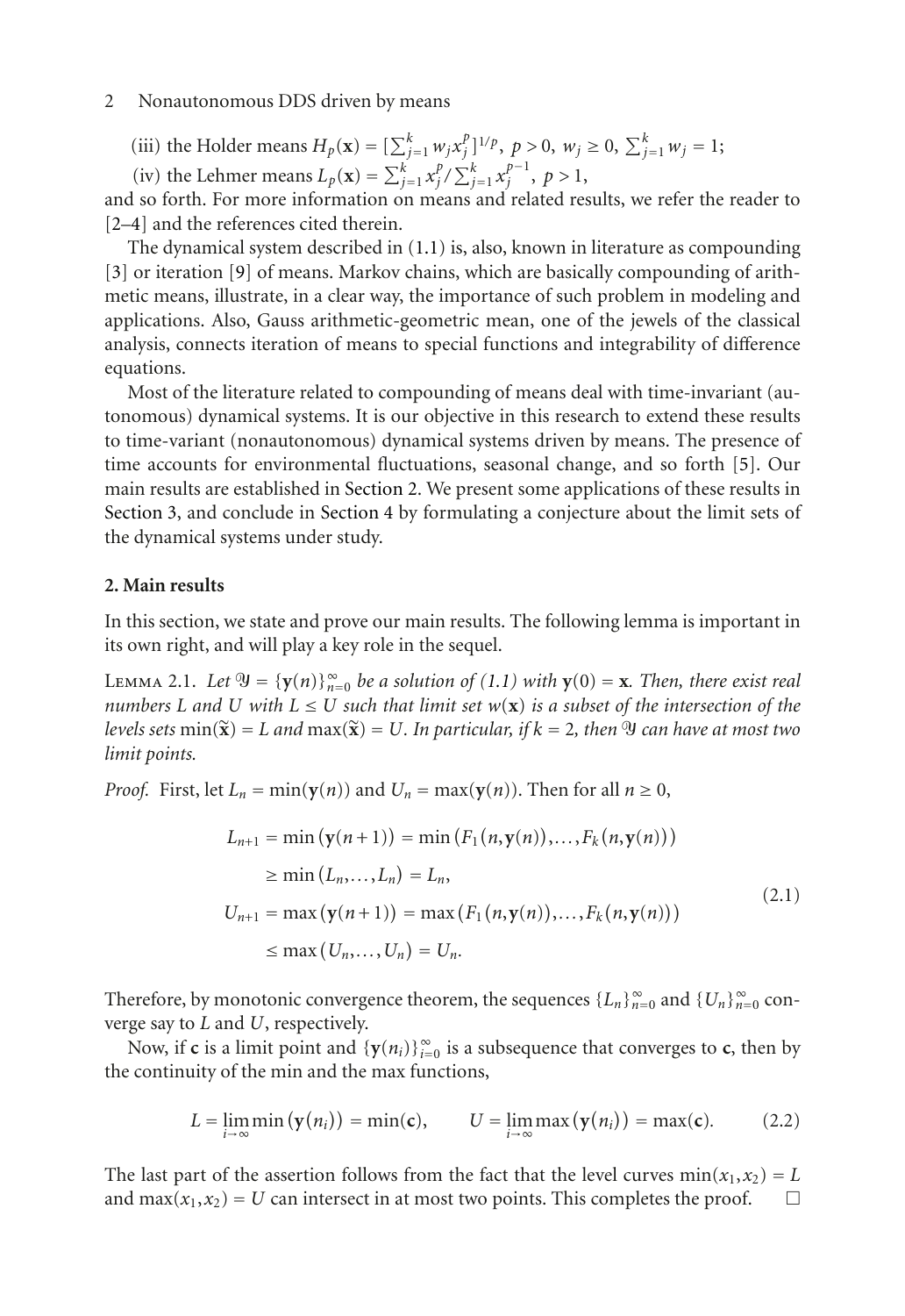<span id="page-2-0"></span>THEOREM 2.2. Suppose that for each  $j$ ,  $F_i(n, \cdot)$  is continuous and converges to the continu*ous mean*  $M_j(\cdot)$ *. If at least*  $k-1$  *of the means*  $M_j$ *'s are strict, then every solution*  $\{\mathbf{y}(n)\}_{n=0}^{\infty}$ *converges to*  $\mu(\mathbf{x})\mathbf{e}$ *, where*  $\mathbf{e} = (1, \ldots, 1)$ *. Furthermore,*  $\mu$  *is a continuous mean.* 

*Proof.* First, recall the definition of *L* and *U* from the proof of [Lemma 2.1,](#page-1-1) and observe that by Weierstrass boundedness theorem, the convergence of  $F_i(n, \cdot)$  to  $M_i(\cdot)$  is uniform on any compact subset of  $\mathbb{R}^k$ , in particular on  $[L_0, U_0]^k$ . Therefore (see Theorem 2 and its proof in [\[8\]](#page-6-4)), if  ${\bf y}(n_i)$ <sub>i=0</sub> is a subsequence that converges to a limit point **c**, then  ${F_j(n_i, y(n_i))}$ <sub> $i=0$ </sub> converges  $M_j(c)$ .

Now, since

$$
\min(\mathbf{c}) = L = \min(M_1(\mathbf{c}), \dots, M_k(\mathbf{c})),
$$
  
\n
$$
\max(\mathbf{c}) = U = \max(M_1(\mathbf{c}), \dots, M_k(\mathbf{c})),
$$
\n(2.3)

there exist  $i_1$ ,  $i_2$ ,  $j_1$ , and  $j_2$  such that  $c_{i_1} = M_{j_1}(\mathbf{c})$  and  $c_{i_2} = M_{j_1}(\mathbf{c})$ . Yet, either  $M_{j_1}$  or *M*<sub>j2</sub> is strict, so  $c_1 = \cdots = c_k$ . Hence,  $\{y(n)\}_{n=0}^{\infty}$  converges to  $\mu(x)$ **e.** Furthermore,  $\mu(x)$  is squeezed between two means, so it is a mean. On the other hand, by Dini's theorem [\[6,](#page-6-5) page 350],  $U_n(\mathbf{x})$  converges uniformly to  $\mu(\mathbf{x})$ . Since,  $U_n$  is continuous for each *n*,  $\mu$  is  $\Box$  continuous. This completes the proof.  $\Box$ 

*Remark 2.3.* It is worth mentioning that

- (i) in the literature,  $\mu(\mathbf{x})$ , whenever it exists, is denoted by  $\bigotimes_{j=1}^{k} F_j$ , particularly, when  $F_i$  is time invariant;
- (ii) also, [Theorem 2.2](#page-2-0) can be viewed as a generalization of [\[8](#page-6-4), Theorem 8.8].

Our next result is concerned with isotone means. If  $M(x_1,...,x_k)$  is an isotone mean of *k* real numbers,  $L = min(x_1, ..., x_k)$ , and  $U = max(x_1, ..., x_k)$ , then *M* can be bounded by two means  $\phi_M(L, U)$  and  $\psi_M(L, U)$  obtained from *M* by replacing those  $x_i$ 's with  $L <$  $x_i$  < *U* by *L* and *U*, respectively. For example, if  $k = 3$  and  $x_1 \le x_2 \le x_3$ , then

$$
\phi_A(L, U) = \frac{2L + U}{3} \le A(x_1, x_2, x_3) = \frac{x_1 + x_2 + x_3}{3} \le \psi_A(L, U) = \frac{L + 2U}{3},
$$
\n(2.4)

<span id="page-2-1"></span>and so on. Now, we state and prove our second main result in this section.

**THEOREM** 2.4. *Suppose that*  $F_j$ *'s are isotone means, and let*  $\phi_j(n, \cdot)$  *and*  $\psi_j(n, \cdot)$  *be the associated means with Fj as defined above. If there exists a continuous strict mean φ that is dominated by*  $\phi_j(n, \cdot)$  *for all j, then every solution*  $\{y(n)\}_{n=0}^{\infty}$  *converges to*  $\mu(\mathbf{x})\mathbf{e}$ *, where <sup>μ</sup> is a continuous mean. A similar result holds whenever ψj*(*n*,·) *are dominated by a strict continuous mean ψ.*

*Proof.* Let  $L_n$  and  $U_n$  be defined as in the proof of [Theorem 2.2.](#page-2-0) Then

$$
L_{n+1} = \min (\mathbf{y}(n+1)) = \min (F_1(n, \mathbf{y}(n)), \dots, F_k(n, \mathbf{y}(n)))
$$
  
=  $F_{j_n}(n, \mathbf{y}(n)) \ge \phi_{j_n}(L_n, U_n) \ge \phi(L_n, U_n) \ge L_n, \quad \forall n.$  (2.5)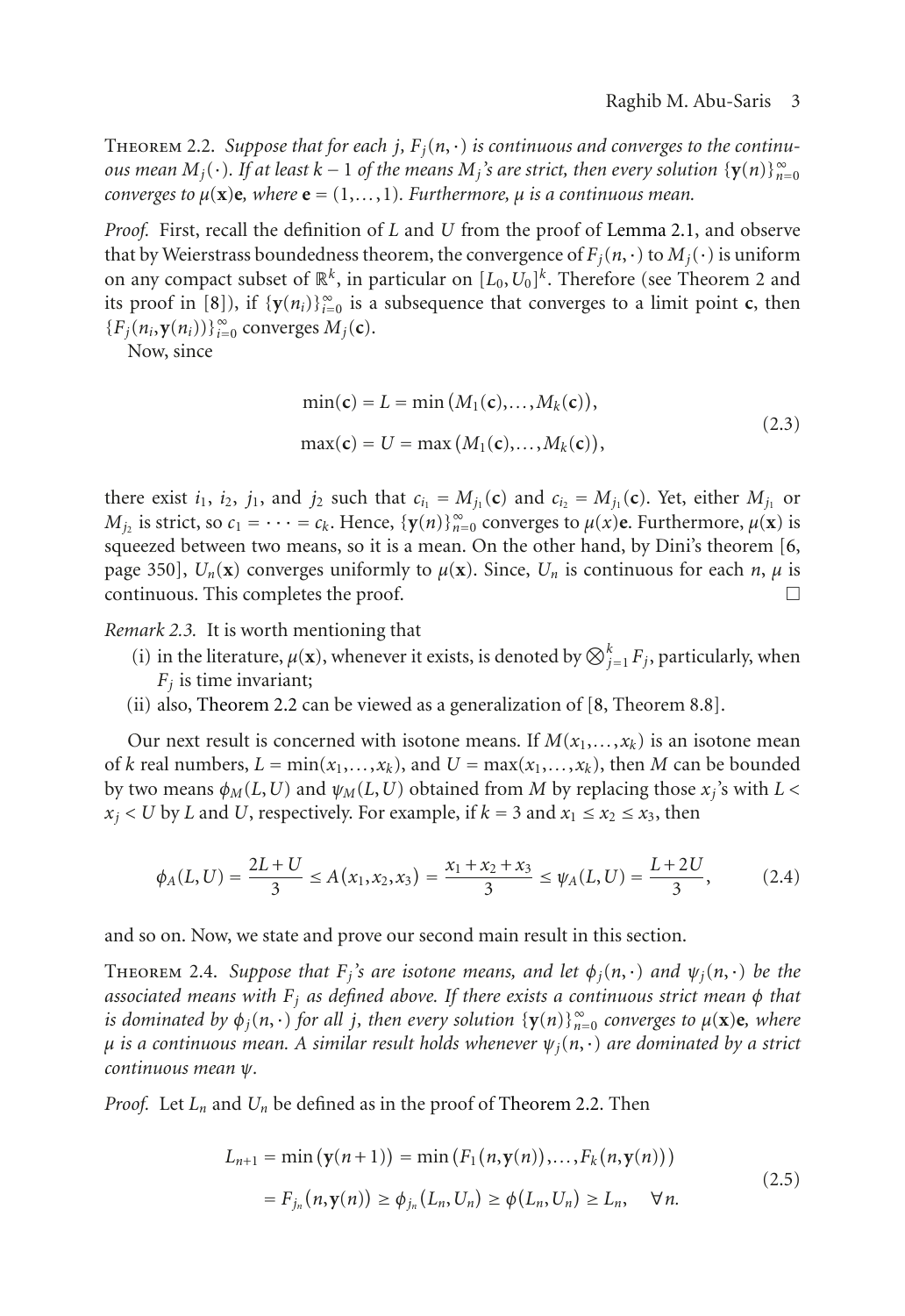#### 4 Nonautonomous DDS driven by means

Since  $L_n \to L$ ,  $U_n \to U$ , and  $\phi$  is continuous, we have  $\phi(L, U) = L$ . But  $\phi$  is strict, therefore *<sup>L</sup>* <sup>=</sup> *<sup>U</sup>*. Continuity, once again, is a consequence of Dini's theorem.

The proof in the other case is similar and will be omitted.  $\Box$ 

Our last result in this section is concerned with the case when each  $F_i$  is periodic in the first argument, that is, there exists a positive integer *p* such that

 $F_i(n + p, \mathbf{x}) = F_i(n, \mathbf{x}), \quad \forall j, \text{ and all } \mathbf{x}.$  (2.6)

To simplify notation, we will use

$$
\mathbf{F}_n(\mathbf{x}) = (F_1(n, \mathbf{x}), \dots, F_k(n, \mathbf{x})),
$$
  
\n
$$
\mathbf{G}(\mathbf{x}) = \mathbf{F}_{p-1} \circ \cdots \circ \mathbf{F}_0(\mathbf{x}).
$$
\n(2.7)

<span id="page-3-1"></span>THEOREM 2.5. *Suppose that there exists a positive integer p such that*  $F_j(n+p, \mathbf{x}) = F_j(n, \mathbf{x})$ *for all <sup>j</sup>, and all* **<sup>x</sup>***. If the components of* **<sup>G</sup>** *are continuous and at least <sup>k</sup>* <sup>−</sup> <sup>1</sup> *of them are strict, or if the components of G are isotone and either φ or ψ (as defined in [Theorem 2.4\)](#page-2-1) is continuous and strict, then every solution* {**y**(*n*)}<sup>∞</sup> *<sup>n</sup>*=<sup>0</sup> *converges to <sup>μ</sup>*(**x**)**e***, where <sup>μ</sup> is a continuous mean. Furthermore, μ*(**x**) *is the unique mean that satisfies the functional equation*

$$
\mu(\mathbf{G}(\mathbf{x})) = \mu(\mathbf{x}).\tag{2.8}
$$

*Proof.* First, since

$$
\mathbf{y}(np) = \mathbf{y}((n-1)p + p) = F_{p-1} \circ \cdots \circ F_0(\mathbf{y}((n-1)p)) = G(\mathbf{y}((n-1)p)), \quad (2.9)
$$

by applying Theorems [2.2](#page-2-0) and [2.4](#page-2-1) to the subsequence  $\{\mathbf{y}(np)\}_{n=0}^{\infty}$ , in the two situations, respectively, we obtain  $U = L$ , hence the convergence.

Now,

$$
\mu(\mathbf{x})\mathbf{e} = \lim_{n \to \infty} \mathbf{y}((n+1)p) = \lim_{n \to \infty} G^{n+1}(\mathbf{x}) = \lim_{n \to \infty} G^n(G(\mathbf{x})) = \mu(G(\mathbf{x}))\mathbf{e}.
$$
 (2.10)

This completes the proof.  $\Box$ 

*Remark 2.6.* The first part of [Theorem 2.5](#page-3-1) can, also, be viewed as a generalization of [\[3,](#page-6-1) Theorem 8.8], and the last part is a generalization of the invariance principle in [\[3](#page-6-1), page 269].

## <span id="page-3-0"></span>**3. Applications**

To illustrate the applicability of Theorems [2.2,](#page-2-0) [2.4,](#page-2-1) and [2.5,](#page-3-1) we present the following example.

*Example 3.1.* Let  $y(n) = (y_1(n),..., y_k(n))$  such that  $y(0) = (x_1,..., x_k) \in \mathbb{R}^k_+$ , and  $F_j(n,$ **) =**  $H_{p_i}(n, O(**y**(n)))$ **, where** *O* **is the sorting operator that arranges**  $**y**(n)$  **in ascending** order. Then, we have the iterative process

$$
y_j(n+1) = H_{p_j}(n, O(\mathbf{y}(n))), \quad j = 1,...,k.
$$
 (3.1)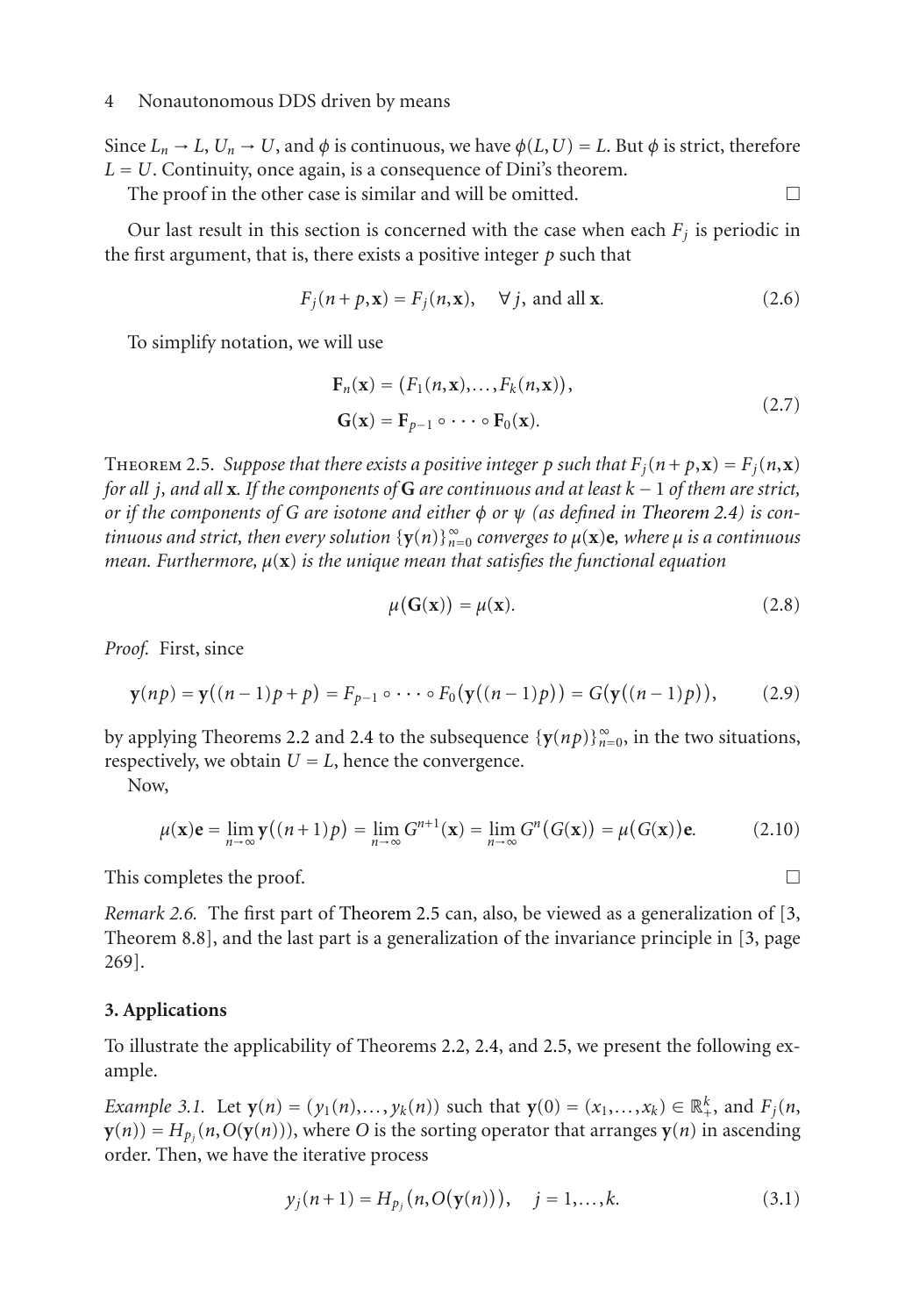Now, one may think of many possible scenarios where Theorems [2.2,](#page-2-0) [2.4,](#page-2-1) and [2.5](#page-3-1) can be applied. In particular, if  $H_{p_j}(n, \mathbf{x}) = (\sum_{i=1}^k w_{ij}(n) x_i^{p_j})^{1/p_j}$ , and  $c = \inf_n \min_{i,j} w_{ij}(n) > 0$ , then with

$$
Z = \{1, \dots, k\},
$$
  
\n
$$
L_n = \min_{i \in \mathbb{Z}} y_i(n) = y_{k_n}(n) \quad \text{for some } k_n \in \mathbb{Z},
$$
  
\n
$$
U_n = \max_{i \in \mathbb{Z}} y_i(n) = y_{\ell_n}(n) \quad \text{for some } \ell_n \in \mathbb{Z},
$$
  
\n
$$
I_n = \{i \in \mathbb{Z} : y_i(n) = L_n\},
$$
  
\n
$$
J_n = \{i \in \mathbb{Z} : y_i(n) = U_n\},
$$
  
\n
$$
K_n = Z \setminus (I_n \cup J_n),
$$
  
\n(3.2)

we have

$$
L_{n+1}^{p_{k_{n+1}}} = [y_{k_{n+1}}(n+1)]^{p_{k_{n+1}}} = \sum_{j=1}^{k} w_{j,k_{n+1}}(n) [y_j(n)]^{p_{k_{n+1}}}
$$
  
\n
$$
= \left(\sum_{j\in I_n} w_{j,k_{n+1}}(n)\right) L_n^{p_{k_{n+1}}} + \left(\sum_{j\in J_n} w_{j,k_{n+1}}(n)\right) U_n^{p_{k_{n+1}}}
$$
  
\n
$$
+ \left(\sum_{j\in K_n} w_{j,k_{n+1}}(n) [y_j(n)]^{p_{k_{n+1}}}\right)
$$
  
\n
$$
\geq \left(\sum_{j\in I_n \cup K_n} w_{j,k_{n+1}}(n)\right) L_n^{p_{k_{n+1}}} + \left(\sum_{j\in J_n} w_{j,k_{n+1}}(n)\right) U_n^{p_{k_{n+1}}}
$$
  
\n
$$
= L_n^{p_{k_{n+1}}} + \left(\sum_{j\in J_n} w_{j,k_{n+1}}(n)\right) (U_n^{p_{k_{n+1}}} - L_n^{p_{k_{n+1}}}) \geq L_n^{p_{k_{n+1}}} + c(U_n^{p_{k_{n+1}}} - L_n^{p_{k_{n+1}}})
$$
  
\n
$$
= (1-c)L_n^{p_{k_{n+1}}} + cU_n^{p_{k_{n+1}}},
$$
  
\n(3.3)

and so

$$
L_{n+1} \ge \left[ (1-c)L_n^{p_{k_{n+1}}} + cU_n^{p_{k_{n+1}}} \right]^{1/p_{k_{n+1}}}.
$$
\n(3.4)

Thus, if  $p_j = p$  for all *j*, then

$$
L_{n+1} \ge \left[ (1 - c)L_n^p + cU_n^p \right]^{1/p},\tag{3.5}
$$

and so [Theorem 2.4](#page-2-1) is applicable. Furthermore, if  $w_{ij}$ 's are independent of *n*,  $W = [w_{ij}] \in$  $\mathbb{R}^{k \times k}_+$ ,  $\mathbf{x}^p = (x_1^p, \dots, x_k^p)$ , and  $\mathbf{z}(n) = \mathbf{y}^p(n)$ , then

$$
\mathbf{z}(n+1) = W\mathbf{z}(n),\tag{3.6}
$$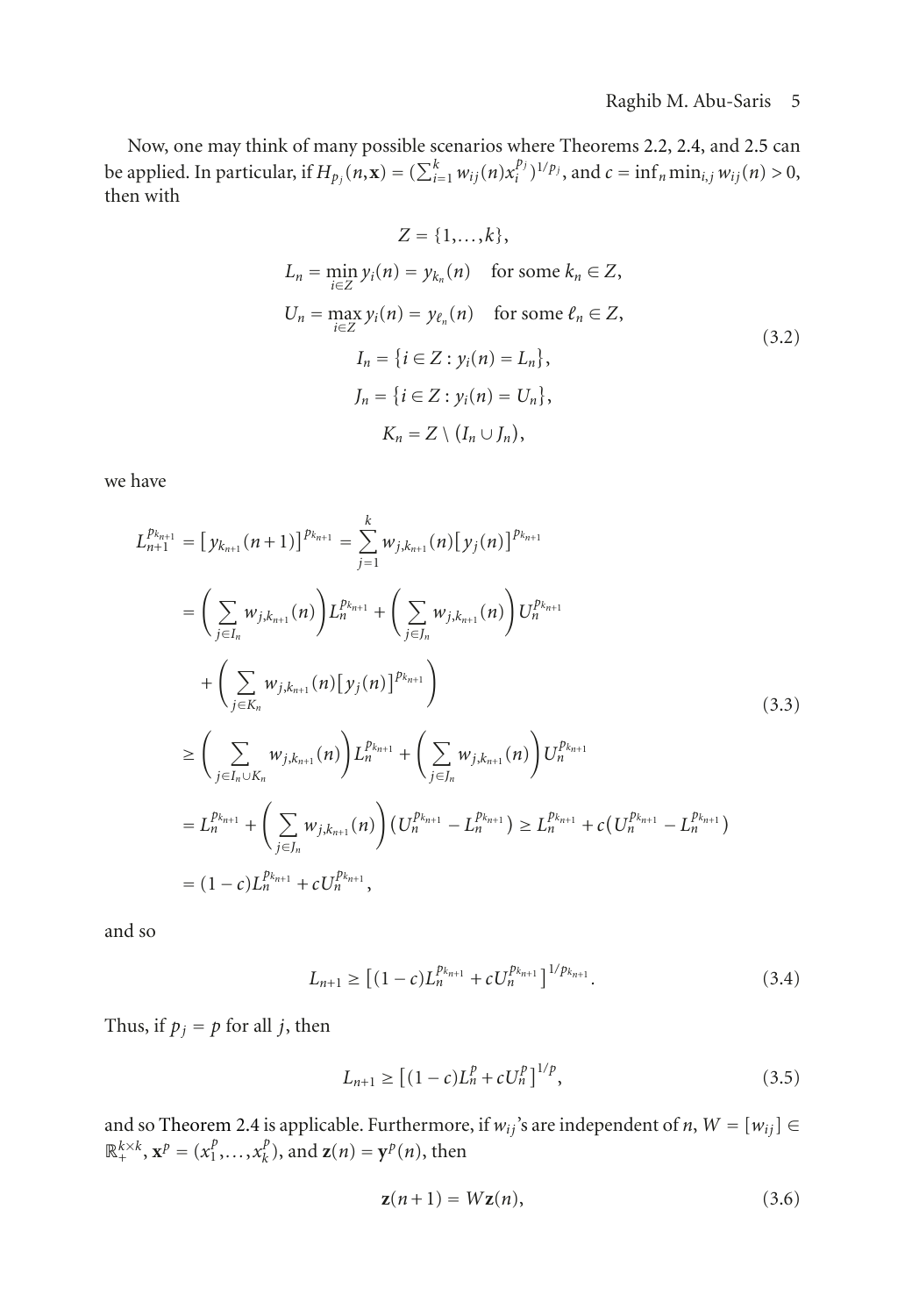#### 6 Nonautonomous DDS driven by means

and so

$$
\widetilde{\mu}(W\mathbf{z}(0)) = \widetilde{\mu}(\mathbf{z}(0)), \quad \widetilde{\mu} = \mu^p. \tag{3.7}
$$

Substituting

$$
\widetilde{\mu}(\mathbf{t}) = \sum_{i=1}^{k} \lambda_i t_i, \quad \lambda_i \ge 0, \ \sum_{i=1}^{k} \lambda_i = 1,
$$
\n(3.8)

we reach the conclusion that  $\lambda = (\lambda_1, \dots, \lambda_k)^T$  satisfies

$$
W^T \lambda = \lambda, \tag{3.9}
$$

that is,  $\lambda$  is a normalized nonnegative eigenvector associated with 1, if there is any. But the existence of such an eigenvector is assured by the celebrated Perron's theorem [\[7,](#page-6-6) page 503]. Hence,

$$
\mu(\mathbf{x}) = \left[\sum_{i=1}^{k} \lambda_i \widetilde{\mathbf{x}}_i^p\right]^{1/p}, \qquad \widetilde{\mathbf{x}} = O(\mathbf{x}).
$$
\n(3.10)

*Remark 3.2.* It is worth mentioning that it is possible to formulate a weaker condition on the weights  $w_{ij}$ 's that ensures convergence. Also, by taking  $p = 1$  and  $0+$ , we obtain results about compounding arithmetic means and geometric means, respectively. Indeed, in the later case, by L'Hôpital's rule,

$$
\mu(\mathbf{x}) = \lim_{p \to 0+} \exp\left(\frac{\ln\left(\sum_{i=1}^k \lambda_i \widetilde{x}_i^p\right)}{p}\right) = \lim_{p \to 0+} \exp\left(\frac{\sum_{i=1}^k \lambda_i \widetilde{x}_i^p \ln\left(\widetilde{x}_i\right)}{\sum_{i=1}^k \lambda_i \widetilde{x}_i^p}\right)
$$
\n
$$
= \exp\left(\sum_{i=1}^k \lambda_i \ln\left(\widetilde{x}_i\right)\right) = \prod_{i=1}^k \widetilde{x}_i^{\lambda_i}.\tag{3.11}
$$

## <span id="page-5-2"></span>**4. Conclusion**

In this research, we investigated the convergence of solutions of nonautonomous dynamical systems driven by means. In particular, when all the components converge to a common limit. In light of [Lemma 2.1](#page-1-1) and the results established in [\[1\]](#page-5-3), we formulate the following conjecture.

CONJECTURE 4.1. *If*  $\{y(n)\}_{n=0}^{\infty}$  *with*  $y(0) = x$  *a solution of* [\(1.1\)](#page-0-0)*, then the limit set*  $w(x) =$  $\{z \mid \lim_{i \to \infty} y(n_i) = z\}$  *is finite.* 

## <span id="page-5-3"></span><span id="page-5-0"></span>**References**

- [1] R. M. Abu-Saris, *Asymptotic behavior of discrete processes driven by means*, Nonlinear Analysis **59** (2004), no. 1-2, 245–251.
- <span id="page-5-1"></span>[2] R. M. Abu-Saris and M. Hajja, *Quadratic means*, Journal of Mathematical Analysis and Applications **288** (2003), no. 1, 299–313.